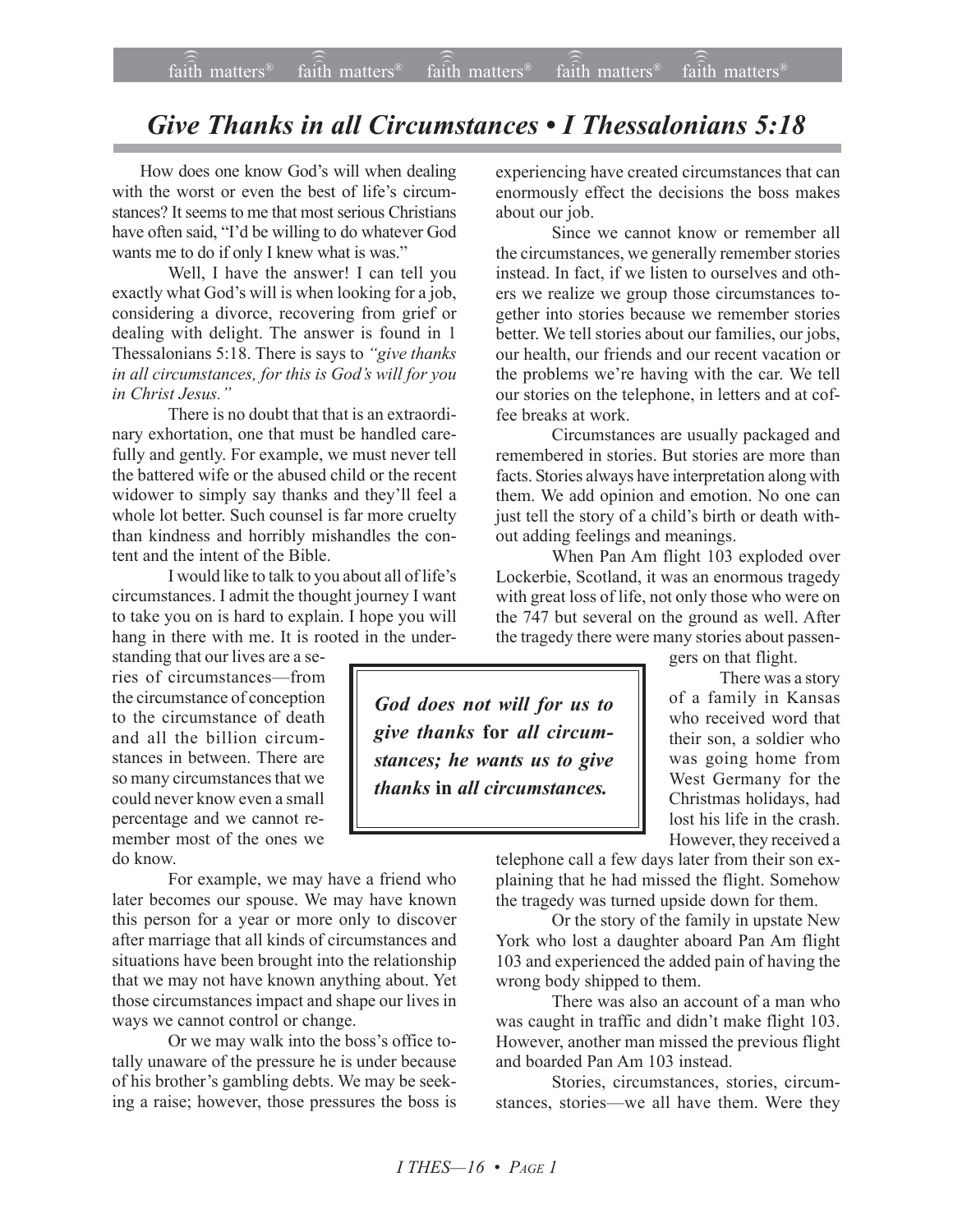written out our biographies would become books too thick and heavy to lift. Every single one of us has within our biographies stories of happiness and laughter, chapters of heartbreak and tears. Some of the biographies would be written on pulpy pages symbolic of the poverty that's marked our lives while others would have biographies written on the most expensive of vellum because life has been prosperous and financially secure and good. There are others whose books would have volume after volume of sickness while others would have hardly a page that included sickness because life has been essentially quite healthy.

Some of us chose to remember only the good times. Many of us choose to remember mostly the bad times. Some of us have stories so frightening and painful that we try to totally forget them, to erase them, to deny that they ever happened. But there is no escaping the living of life. Harry Emerson Fosdick wrote: "A man can put off making up his mind, but he can't put off making up his life."

All of these stories, all of these circumstances, add up to what we call life. And they are all included in what 1 Thessalonians 5:18 describes as "all circumstances." Actually, there is no original world for "circumstances". In Greek there is only the word for "all". What we are talking about is all of life.

The issue here is what we do with this "all". How do we understand it? How do we connect all the circumstances together? What is the integrating motif of our stories? Is all of life just a series of unrelated events? Is there no glue to hold it together? No sense; no meaning?

I can tell you how some people tie life's stories together. Some say it's all a matter of luck. Some people have good luck and some people have bad luck. Others say it's someone else's fault: their parents raised them wrong, their spouse doesn't respond correctly or the boss gave them a rotten deal. Some people tie all of life's stories together by blaming others.

But there is a distinctively Christian way to deal with life's circumstances. It is with thanks. For the Christian, gratitude to God weaves all the stories of life into a biography that makes sense.

Arguing that gratitude should be life's characteristic brings an immediate hostile reaction from most of us. We say, "Do you expect me to be

grateful for what I've got?" Are we honestly supposed to be grateful for cancer? Are we to be grateful for a marriage filled with conflict and unhappiness? Does God expect us to be grateful for unemployment, rape, incest, abuse or the pain that never goes away?

No! Absolutely not! I do not believe that God is thankful for any of these difficult circumstances nor do I believe he expects us to be grateful for them. God hates sin and all its consequences and God does not ask us to be thankful for that which he is not thankful for

There is enormous importance in the preposition in 1 Thessalonians 5:18. God does not will for us to give thanks *for* all circumstances; he wants us to give thanks in all circumstances. In other words, we are to turn to God with thanks even in the circumstances we hate. Gratitude to God is to mark our lives and sew our stories together.

Maybe I can explain it best by telling you my own experience. When I prepare a study through a book like 1 Thessalonians I live with the text of what the Bible says for a very long time. I read it, reread it and try to memorize it. I study it in English and in the language in which it was written. I see what others have said about it and I try to integrate it into my own life.

Well, recently I lay in bed in pain. It wasn't physical pain; it was the other kind of pain, the kind of pain that comes from sad circumstances. It's a story I won't tell you except to say that it was filled with things I would not choose.

Then I found myself praying. You may think that's a strange description-I found myself praying—because that sounds rather passive. But I can't really explain it any other way because I cannot recall choosing to pray. It was almost as if somehow reflection on the sad circumstances just naturally flowed into talking to God about them. And so I prayed. I said:

> Lord, thank you that you're here. Thank you that I'm not alone. Thank you that you fully understand things that don't make any sense to me at all. Thank you that you are strong because I am so weak. Thank you that you can do what I cannot do. Thank you that someday you are going to take this jagged piece of my life and fit it into a puzzle that will be complete and